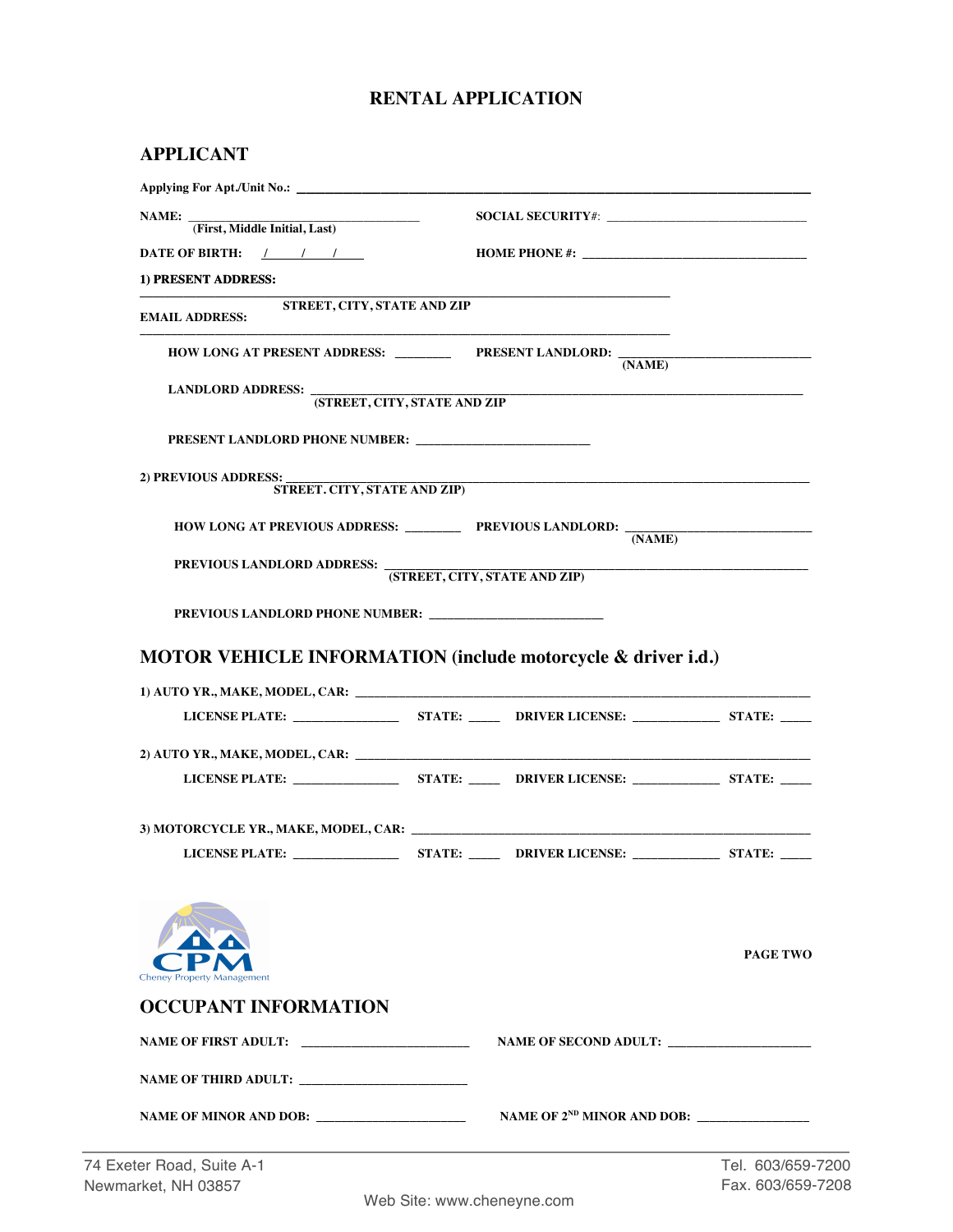| NAME OF 3RD MINOR AND DOB:                                                                                                                                                                                                                                                                                                                                                                                                                                                                                                                                                                                                                       |  |  |  |
|--------------------------------------------------------------------------------------------------------------------------------------------------------------------------------------------------------------------------------------------------------------------------------------------------------------------------------------------------------------------------------------------------------------------------------------------------------------------------------------------------------------------------------------------------------------------------------------------------------------------------------------------------|--|--|--|
| <b>REFERENCES</b>                                                                                                                                                                                                                                                                                                                                                                                                                                                                                                                                                                                                                                |  |  |  |
| PERSONAL REFERENCE: $\frac{1}{(name, address, telephone number and relationship)}$                                                                                                                                                                                                                                                                                                                                                                                                                                                                                                                                                               |  |  |  |
| IN CASE OF EMERGENCY NOTIFY: $\frac{1}{(name, address, telephone number and relationship)}$                                                                                                                                                                                                                                                                                                                                                                                                                                                                                                                                                      |  |  |  |
| <b>ADDITIONAL INFORMATION</b>                                                                                                                                                                                                                                                                                                                                                                                                                                                                                                                                                                                                                    |  |  |  |
| SMOKERS? YES NO PETS? YES<br>WATERBED? YES NO<br>(type)                                                                                                                                                                                                                                                                                                                                                                                                                                                                                                                                                                                          |  |  |  |
| <b>REASON FOR MOVING:</b>                                                                                                                                                                                                                                                                                                                                                                                                                                                                                                                                                                                                                        |  |  |  |
| N <sub>O</sub><br><b>HAVE YOU EVER BEEN EVICTED FROM A RENT PREMISES? YES</b>                                                                                                                                                                                                                                                                                                                                                                                                                                                                                                                                                                    |  |  |  |
|                                                                                                                                                                                                                                                                                                                                                                                                                                                                                                                                                                                                                                                  |  |  |  |
| HAVE YOU EVER WILLFULLY AND INTENTIONALLY REFUSED TO PAY RENT WHEN DUE?: YES NO                                                                                                                                                                                                                                                                                                                                                                                                                                                                                                                                                                  |  |  |  |
| HAVE YOU EVER BEEN CONVICTED OF A CRIME?: YES NO<br>IF YES, PLEASE EXPLAIN: $\frac{1}{\text{what, where & when}}$                                                                                                                                                                                                                                                                                                                                                                                                                                                                                                                                |  |  |  |
| PURSUANT TO CHAPTER 351A OF THE REVISED STATUTES ANNOTATED OF THE STATE OF NEW HAMPSHIRE,<br>THE MANAGEMENT SHALL NOT REFUSE TO RENT AN APARTMENT TO ANY PERSON BECAUSE OF AGE, SEX,<br>RACE, COLOR, MARITAL STATUS, PHYSICAL OR MENTAL HANDICAP, RELIGION OR NATIONAL ORIGIN,<br>NOR SHALL MANAGEMENT DISCRIMINATE IN THE TERMS OFFEREED OR SERVICES RENDERED. THIS<br>INFORMATION MAY BE USED FOR CREDIT INQUIRIES AND TO FULFILL UTILITY COMPANY<br>REQUIREMENTS. THE UNDERSIGNED WARRANTS AND REPRESENTS THAT THE ABOVE STATEMENT IS<br>TRUE. IF IT IS DETERMINED THAT FALSE INFORMATION HAS BEEN GIVEN, THIS APPLICATION WILL BE<br>DENIED. |  |  |  |

**\_\_\_\_\_\_\_\_\_\_\_\_\_\_\_\_\_\_\_\_\_\_\_\_\_\_\_\_\_\_\_\_\_\_\_ \_\_\_\_\_\_\_\_\_\_\_\_\_\_\_\_\_ CHENEY PROPERTY MANAGEMENT REPRESENATIVE APPLICANT DATE**

A FEE OF \$30 PER PERSON IS REQUIRED TO PROCESS THIS APPLICATION AND THE FEE IS NON-REFUNDABLE.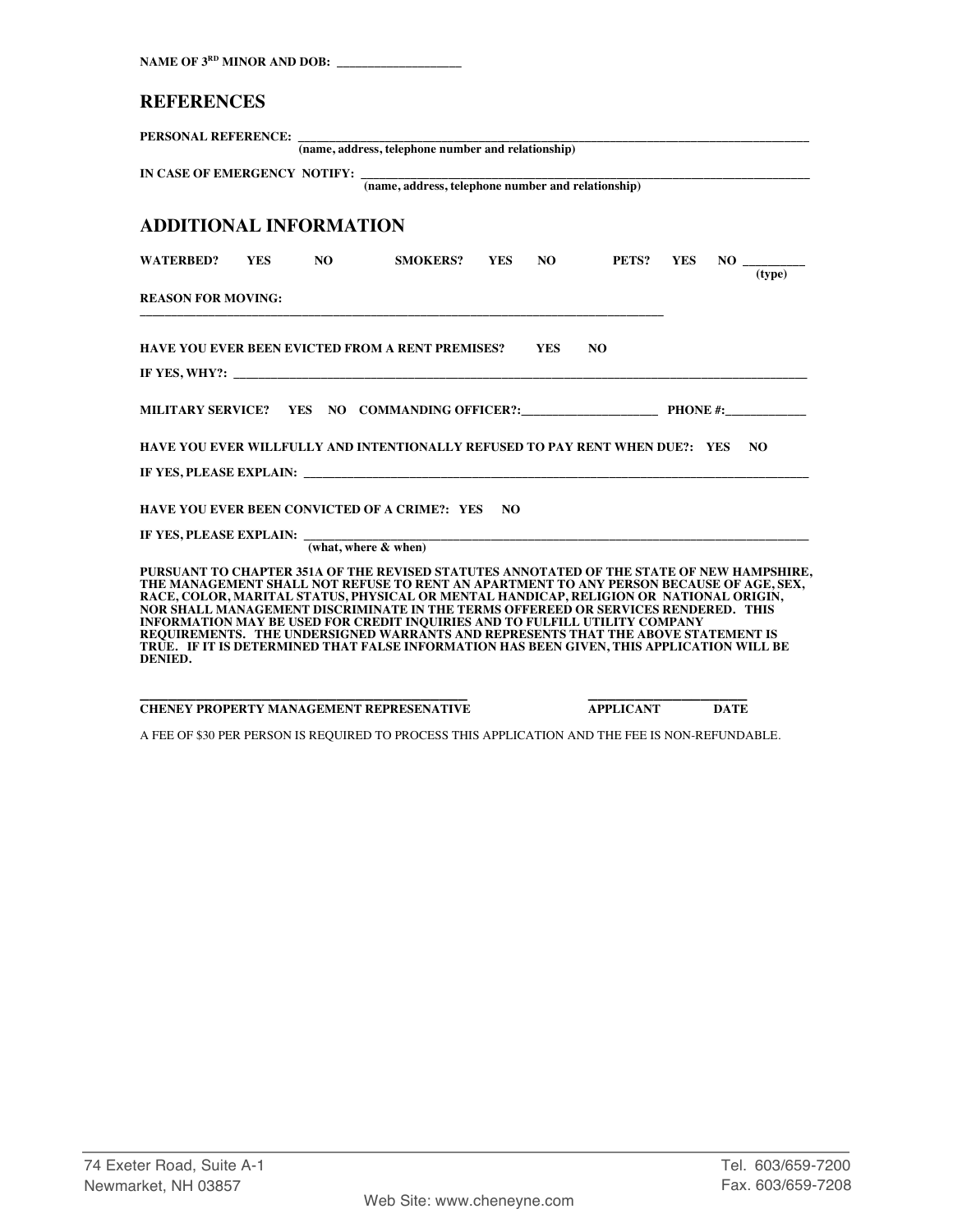## **REQUEST FOR VERIFICATION OF LANDLORD**

The applicant named below has submitted an application for one of our rental properties. Per their authorization, we are requesting verification of their current and/or previous rental history. Your reply will be completely confidential. **Please fax back to 603-659- 7208.** Thank you in advance for your cooperation.

. . . . . . . . . . . . . .

I hereby authorize my landlord to furnish the information requested below:

| <b>Applicant Name</b>                                     | Social Security Number |
|-----------------------------------------------------------|------------------------|
| <b>Applicant Signature</b>                                | Date                   |
| Landlord Name and Telephone Number                        | Date                   |
| <b>DO NOT WRITE BELOW THIS LINE</b>                       |                        |
|                                                           |                        |
| <b>Monthly Rent:</b>                                      |                        |
| Date Moved In:<br><u> 1990 - Johann Barbara, martin a</u> | Date Moved Out:        |
|                                                           |                        |
| Late payment, NSFs, violations, and/or comments:          |                        |
|                                                           |                        |
| Landlord Signature                                        | Title                  |
| Please Print: Landlord Name                               | Date                   |